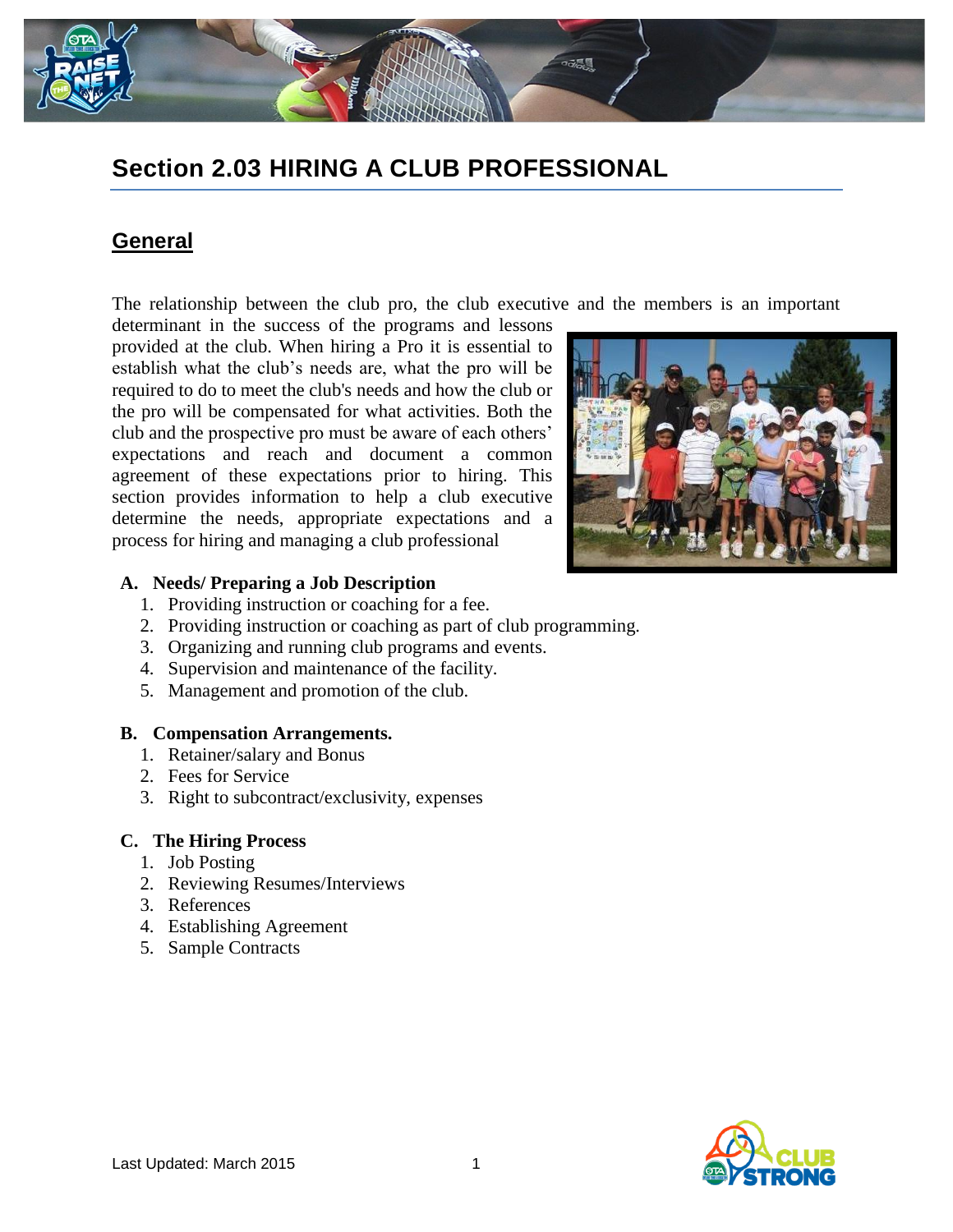

## **A1. Providing instruction or coaching for a fee**

The tennis professional works best for the club when he or she is responsible for more than just lessons. However most pros depend on being allowed to charge for the group and private lessons they conduct at the club.

The club may wish to limit the hours a pro may teach, limit the number of courts can use, approve the fees the pro charges, limit to teaching club members. If allowing non-members – there should be a different rate of which club receives the difference in lieu of membership fees. Can the club pro sub-contract teaching to other pros? In this case the Club executive/member responsible might want approval rights.

Can the club allow other pros to give lessons or coaching?

Does the pro want to run summer camps? Will they be recruiting/training assistant pros and be sure they meet club standards. This again might require Executive approval (eg that a police check has been performed)

Does the pro or the club provide balls and equipment for lessons?

#### **A2. Providing instruction or coaching as part of club programming**

- Beginner lessons, kids and/or adults
- Team selection and coaching,
- Rank/rate club players,
- Cardiotennis.
- Establish program content for all lessons lesson plans, goals of students etc

### **A3. Organizing and running club programs and events**

Co-ordinate social events, Run club tournaments, special events (round robins, ladders, house leagues). Run and participate in opening events and closing events. Run OTA events, sanctioned tournaments, drop in evenings, select and coach teams (junior/adult) play on club teams.

### **A4. Supervision and maintenance of the facility**

- Implement and enforce tennis code of conduct, dress code. Write up daily reports on court usage/ programs run and participation.
- Help maintain and oversee maintenance of tennis facility. Collect guest fees/lesson fees. Organize or hire and train court monitors.

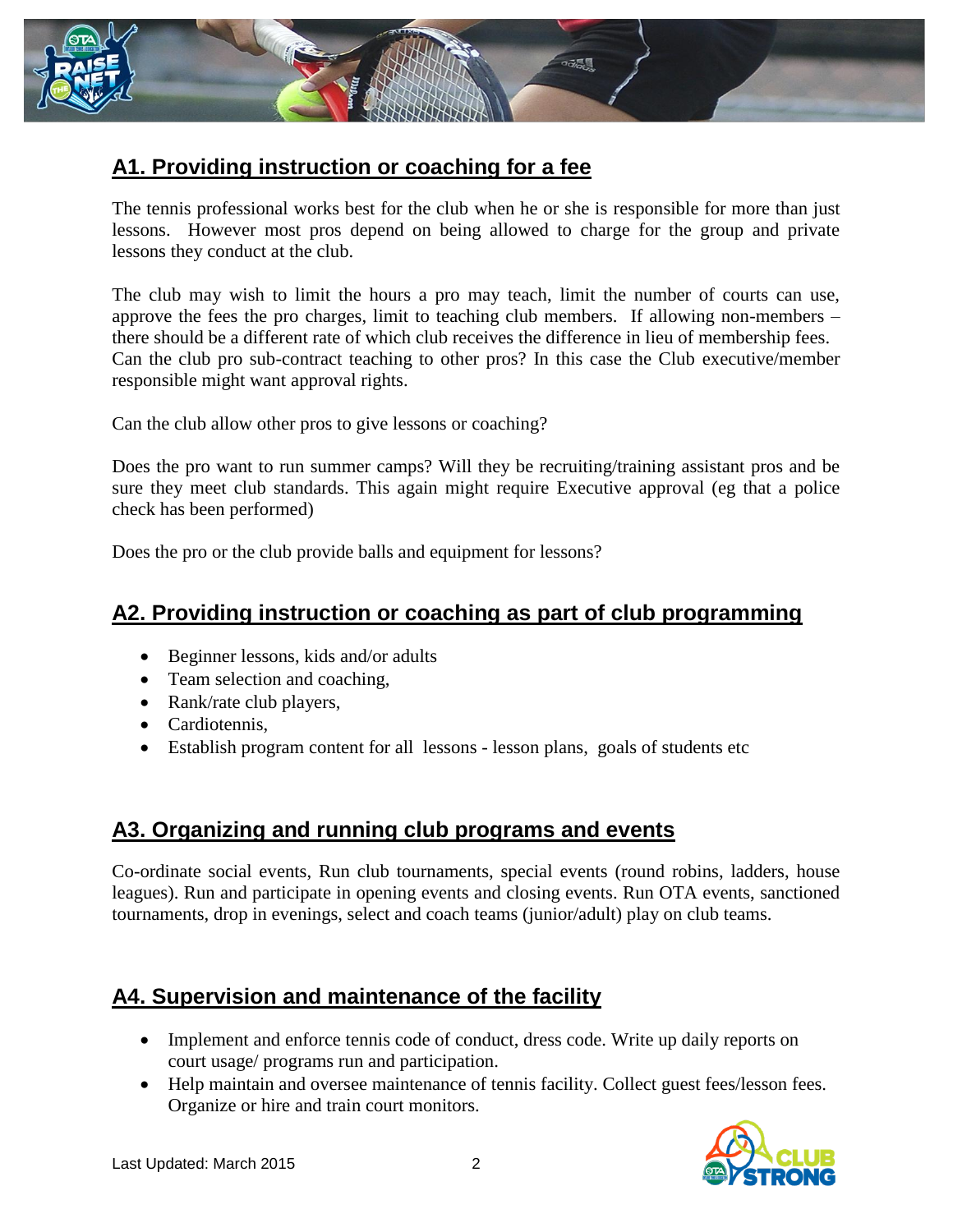

Help erect, and take down tennis bubble, posts etc.

# **A5. Management and promotion of the club**

- Attend executive meetings, help with program design.
- Involvement in Ontario Tennis Association liaison between the Association and the Club.
- Promote tennis within and outside the tennis club through newsletters, flyers, etc schools program at local schools

## **B1. Retainer/salary**

A club might also consider offering the pro a retainer/salary to ensure that miscellaneous and outlined responsibilities or important issues are taken care of. This will depend on the needs of the club and its financial resources and the level of involvement of club volunteers. A retainer (especially when paired with a bonus for fulfilling duties completing the contract) provides the incentive for the tennis professional to be responsible to the club executive members and to the club at large for specified responsibilities. Thus, the club pro is no longer just teaching lessons but serving other needs necessary to running a better club.

Of course, what you pay your pro will depend on the amount of time and the level of commitment and accountability you require from them, the available supply and the local demand.

### **B2 Fees for service**

Fees can be established on a per hour, per day, per program. Conducting Club Programs – per hour fee or per day – flat fee for a series of lessons including make ups in the event of rain. It may be a good idea to offer a bonus for participation numbers or positive feedback. Be sure to specify who pays for equipment etc. If there is an expense budget, it should be set with executive.

## **B3. Right to subcontract/exclusivity, expenses**

If the pro will be subcontracting, will they be given a budget to work with or will the subcontractors be hired by the club? Will there be expenses included in the budget.

# **C1. Job Posting**

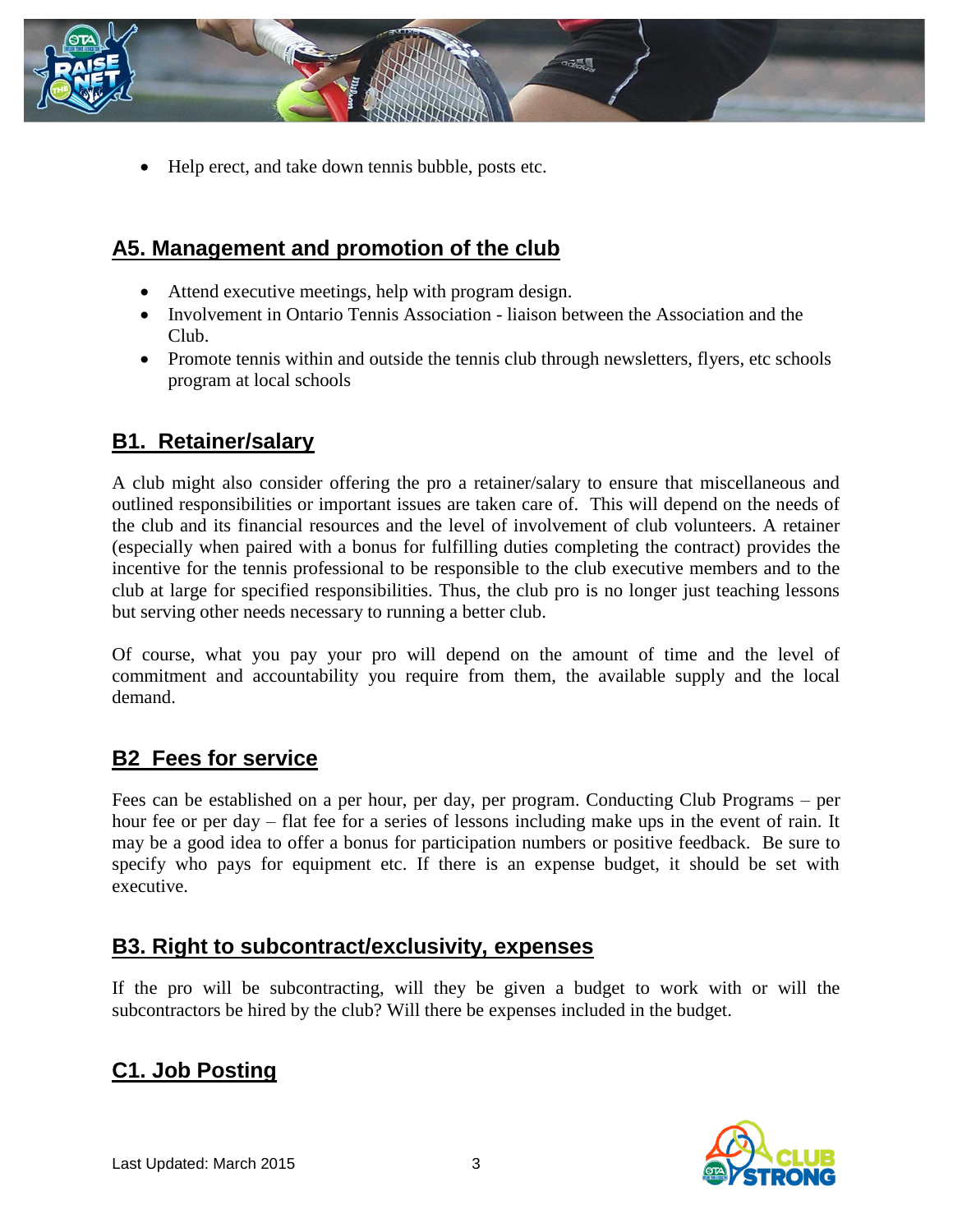

**Advertise the position as early and broadly as you can.** Early advertising will allow consideration of a broader number of candidates as opposed to those who are still available. Advertising should include general information on duties, time frame, qualifications and qualities. A full job description should be available on request to candidates who meet initial screening requirements.

**Where to Advertise.** There are a number of vehicles which can be used for advertising the availability of a position. The OTA has such a service (Job Line) on its website where job particulars on those clubs looking to hire a pro are posted. A summer facility might consider circulating announcements to local indoor facilities. Indoor facilities historically have a far greater demand for pros in the winter season. Many of these people are actively seeking summer employment at an outdoor facility. Advertising in local media classified sections may also work although this is likely to be more expensive and less targeted than the other two possibilities mentioned.

### **C2. Reviewing Resumes / Interviews**

#### **Establish Selection Criteria and Priority of Various Elements of the Job Description.**

**Collect resumes from the various candidates.** Do not rely on information conveyed to you in a conversation. A resume allows you access to accurately compare candidates. It also gives you some idea of the candidates' communication and organizational abilities. Things to look for in a resume are the level and nature of the candidates' certification as well as past experience. Both are important. The first will give you insight as to the candidates' technical knowledge while the second indicates their actual ability to instruct and program.

**Interview a number of candidates.** The interview is an important part of the hiring process. While the resume may be the key factor in deciding which, candidates are capable of performing the job, the interview will be a key factor in deciding which candidate you should hire. We would recommend that a number of people interview each candidate. If time is a problem, a group interview can be used. It is important to develop a brief, standard set of questions. You can follow up with other questions as the discussion continues. However, an effort should be made to address the standard questions with each candidate. If you have never seen the candidate teach, you may enquire whether you can watch him/her teach a lesson if they are currently teaching, or possibly set up a teaching situation for them so you may evaluate their skills.

# **C3. References**

**Check references.** A sincere candidate should have no problem supplying you with a number of references from past employers. We advise asking for names and contact telephone numbers so that you may talk with these people directly. Relying only on printed copies of form reference letters can have some risks.

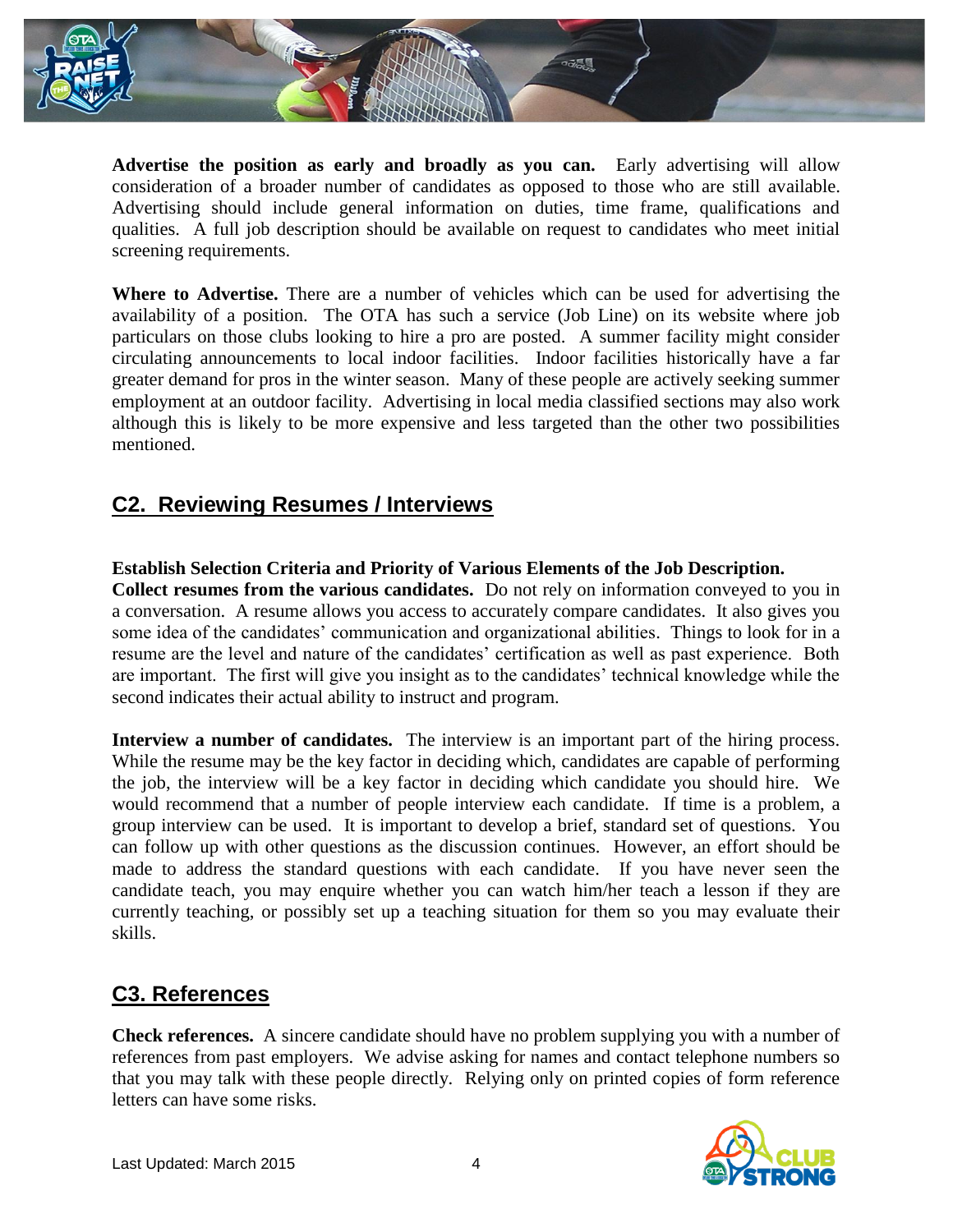

#### **Some Notes On Certification**

Assessing a candidate's real certification level is probably the most difficult task for a layman who is faced with making a hiring decision. Many people may have the expertise to assess the other three attributes listed above but certification can be confusing.

To begin with, there are a number of different certification processes in use in North America. You tend to see all of them in the Ontario market. As well, the various processes may have a number of different levels.

An outline of the new certification levels and the types of responsibilities a professional can and cannot perform can be found on the TC website: [Certification Levels.](http://www.tenniscanada.com/index.php?title=certification-levels&pid=190) In conjunction with this system, Tennis Canada has prepared club level development programs and manuals for all levels of players from novices to high performance athletes. It should be noted that most summer clubs would find that a Tennis Instructor or a Club Pro 1 would meet their needs. More information can be found in the document **2.05 Coaching Certification**

#### **Check Certification levels. Is Your Club Pro's Certification 'Active'?**

You can find the answer to this question by visiting the [TPA](http://www.tpacanada.com/coaching_in_canada/certified_coach_list/list_certified_coaches/ON) website. From there, click on the 'List of Certified Coaches' link. All coaches who are currently 'active' will be listed there. In order to be 'active', the coach must have current certification as well as be a current member of the TPA.

Because a coach took a certification course several years ago does not mean his certification is now active. Every instructor or coach must do some form of professional development every 2, 3 or 4 years depending on the level of certification. If you look at the certified coaches list and find that your pro is not there, then this means he/she either does not have current certification and/or is not a current member of the TPA.

Keeping up to date on what is happening in the coaching side of our sport is very important for our professionals. Being 'active' ensures your teaching pro has made the ongoing commitment to be the best he/she can be!

**Police Check.** A police check should be run for anyone who will be working with children.

### **C4. Making a Decision**

**Apply the information you have now gathered to your criteria and make a decision.** You should now be ready to assess the candidates against the criteria you have determined in the first step. Ideally, at this point, the decision will be fairly easy.

Prepare a Detailed Contract, including job description, remuneration, reporting relationships etc. which should be signed by the selected applicant.